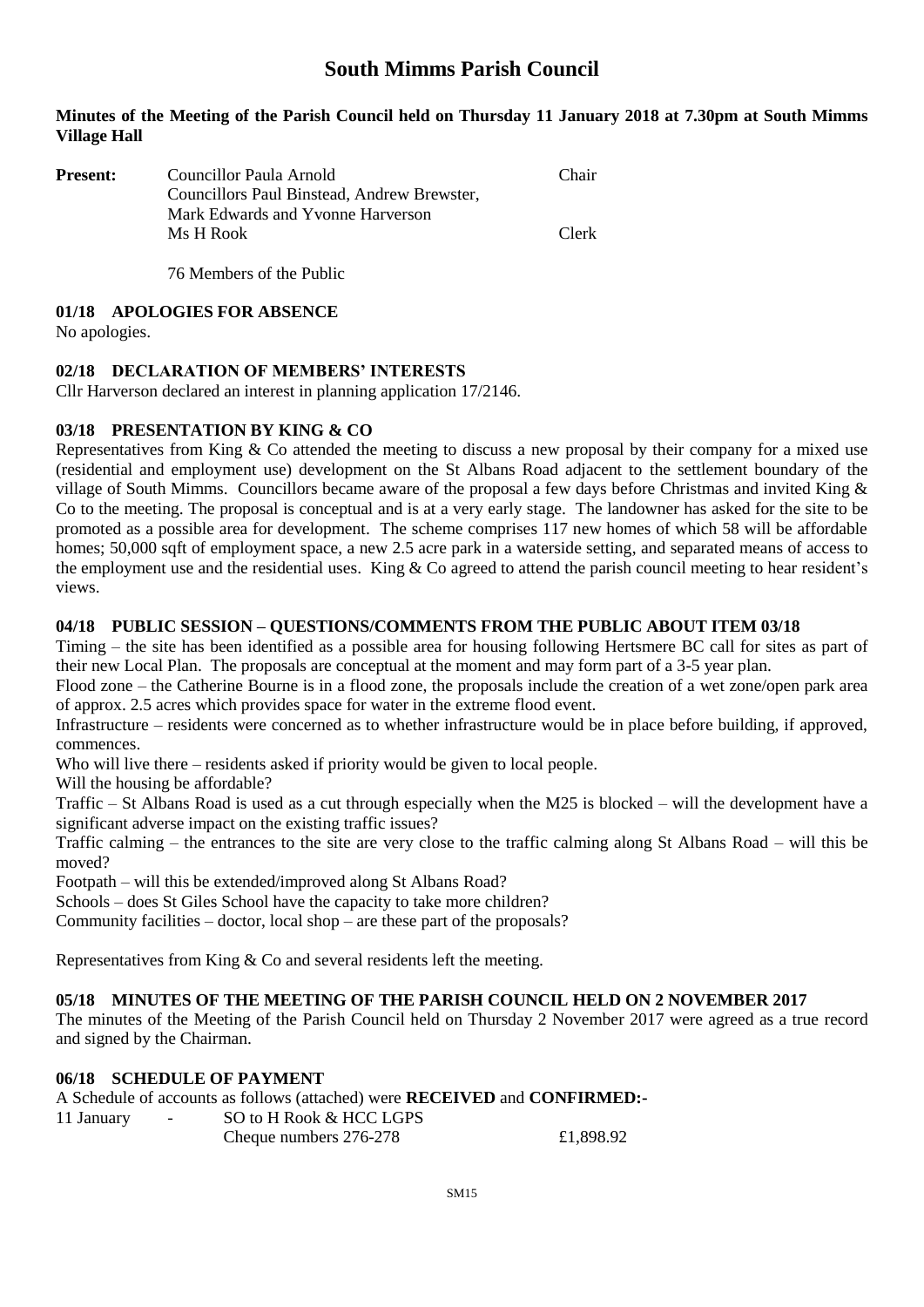### **07/18 2018/19 BUDGET AND PRECEPT**

NOTED Council Tax Base expected to be 319 for South Mimms. No Council Tax Support Grant for the parish. Members considered the draft budget discussed at the Budget Meeting held on 6 December 2017. RESOLVED to approve the budget figures as set out in the Budget Proposal 2018/19 (copy attached). RESOLVED to approve a Precept for 2018/19 of £15,223.00 (ie tax base of 319 x band D rate £47.72). The increase is to cover staff costs, office expenses and a small increase to the community and grant budgets.

### **08/18 PLANNING APPLICATIONS**

New planning applications:-

- **17/2146 6 St Giles Avenue, EN6 3PZ** Single storey rear infill extension *No comment*
- **17/2403 93 Blanche Lane, EN6 3PE** Demolition of existing rear out-houses, erection of single storey side and rear extension and creation of new side access to facilitate subdivision of existing property into 2 x 2 bed cottages – *No comment*
- **St Giles School** school sign on the Glebeland *difficult to determine without a planning application*

The following planning applications were previously considered by the Parish Council and are either pending or a decision has been reached by Hertsmere BC:-

- **17/1988 Kitts End Farm, Kitts End Road –** Single storey front extension following demolition of existing glazed front door extension – *Awaiting decision*
- **17/0659 Roundabout Trotters Bottom, St Albans Road & Dancers Hill Road –** Installation of 2 freestanding signs on roundabout – *Grant consent*
- **17/1826 Earls Farm, Earls Lane** Erection of roof structure supported by a steel frame over an existing manege – *Grant permission*
- **17/1782 NIBSC Blanche Lane** Single storey side extension to CBRM building *Grant permission*
- **17/1687 NIBSC Blanche Lane** Erection of temporary portakabin for a period of 5 years for use by manufacturing sales support staff – *Awaiting Decision*
- **PL/0853/17 Redwell Wood Farm, South Mimms** Agricultural lagoon capable of storing 30,000 cu.m of PAS110 compliant digestate fertiliser – *Application withdrawn*
- **17/1110 8 Hamilton Close EN6 3PG –** Internal and external alterations to include new windows and doors to facilitate the conversion of existing office to 4 residential units (1 x bedsit, 2 x 1 Bed and 1 x 2 bed) – *Awaiting decision*

Enforcement

- **17/0264/UCU - 8 St Giles Ave, EN6 3PZ** Change of Use of Outbuilding to Self-Contained Accommodation
- **17/0263/UBC - Badgers Mead, St Albans Road, EN6 3PW** Breach of Condition 2 (ancillary use only) of TP 10/0198 – *Hertsmere BC issued Planning Contravention Notice to acquire additional information*
- **Land next to 2 Blanche Lane** *Hertsmere BC Enforcement Team continue to seek the removal of hard core from the land and will review the position when resources become available.*

### **09/18 HERTFORDSHIRE CONSTABULARY**

NOTED the village Christmas Tree and lights were vandalised during the night of 3-4 December. PCSO Ramdeen carried out house to house enquiries but no local resident had seen or heard anything, no cctv. The investigation is now closed. Reports of tools stolen from 4 vans in the village and a report of a domestic incident in the village.

### **10/18 WARD INITIATIVE IMPROVEMENT SCHEME**

NOTED £500 grant has been received under the WIIS towards the cost of purchasing a defibrillator. RESOLVED to approve the additional expenditure (total cost  $£1249+VAT$ ) from parish council funds (community and the balance from Reserves). Members proposed a vote of thanks to Cllr Wayne for approving the grant. Cheque to be signed at February meeting.

### **11/18 GRANT APPLICATIONS**

St Giles School – 15 new dictionaries. RESOLVED to approve a parish council grant of £164.70 from Reserves. Cheque to be signed at February meeting.

### **12/18 REMEMBRANCE SUNDAY**

Members wished to record a vote of thanks to Mick Harverson for making the arrangements for Remembrance Sunday. There had been a small mix up on the number of wreaths ordered and the parish council wreath was laid by Cllrs Arnold and Harverson on the Monday after Remembrance Sunday. There had been a problem with the microphone but it was now in good working order.